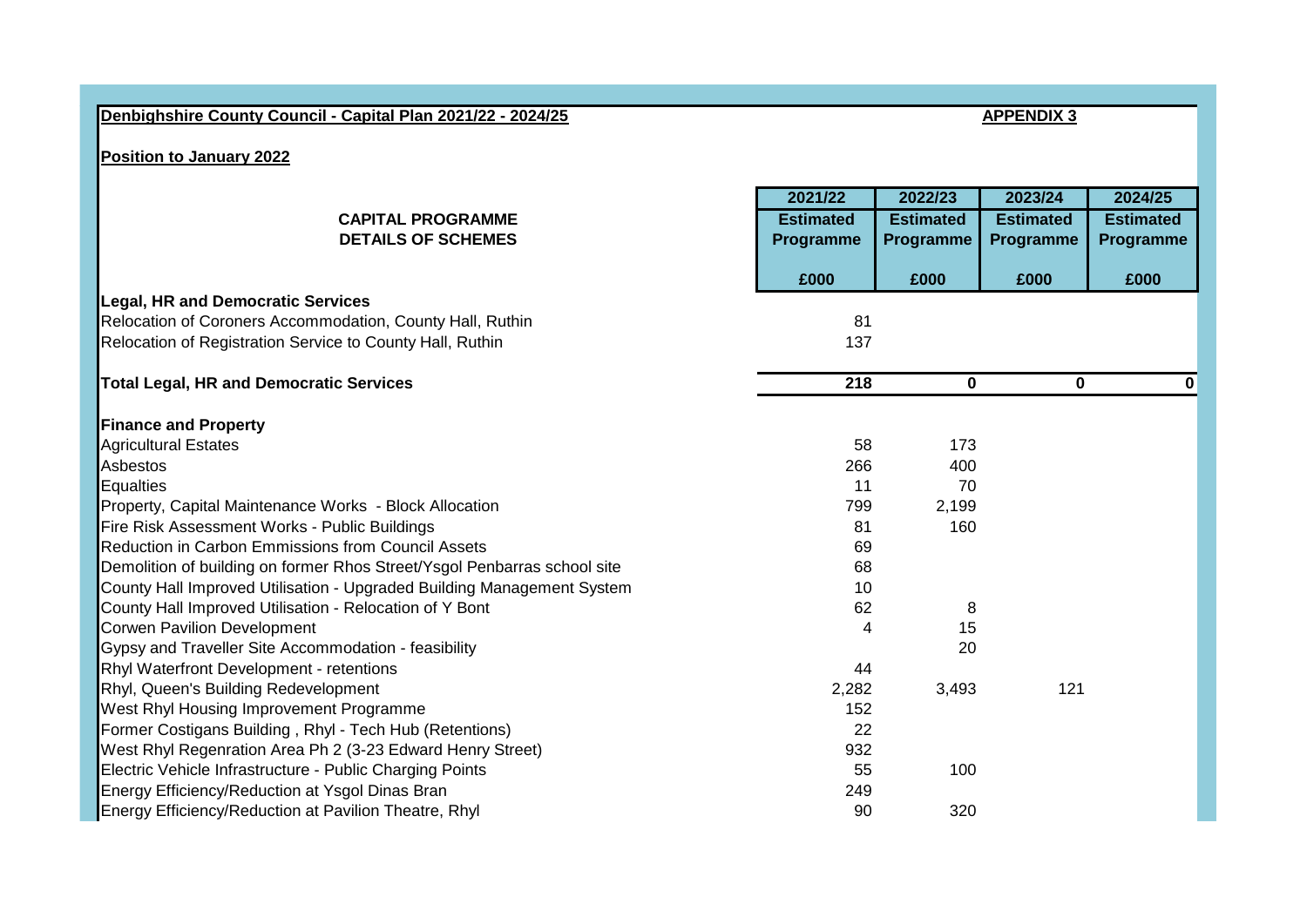| Energy Efficiency/Reduction at County Hall, Ruthin<br>Corporate Fleet Electric Vehicle Charging Infrastructure<br>Land acquisition at Glan Elwy<br>Rhyl Leisure Centre - All Weather Pitch Replacement<br>Rhyl Pavilion Theatre - Refurbishment<br>Corwen Leisure Centre - Pool Hall & Changing Rooms Refurbishment | 204<br>492<br>111<br>9<br>17<br>14 | 300<br>400<br>15 |             |             |
|---------------------------------------------------------------------------------------------------------------------------------------------------------------------------------------------------------------------------------------------------------------------------------------------------------------------|------------------------------------|------------------|-------------|-------------|
| <b>Total Finance and Property</b>                                                                                                                                                                                                                                                                                   | 6,101                              | 7,673            | 121         | 0           |
| Planning, Public Protection and Countryside Services                                                                                                                                                                                                                                                                |                                    |                  |             |             |
| <b>Housing Improvement Grants</b>                                                                                                                                                                                                                                                                                   | 1,575                              | 1,200            |             |             |
| Renewals - Town Centre Development Fund                                                                                                                                                                                                                                                                             | 132                                |                  |             |             |
| Housing Renewal Theme Project                                                                                                                                                                                                                                                                                       | 63                                 |                  |             |             |
| Enable - 2020-21                                                                                                                                                                                                                                                                                                    | 13                                 |                  |             |             |
| 27 - 29 High Street, Denbigh - Targeted Regeneration Investment grant to third party                                                                                                                                                                                                                                | 250                                |                  |             |             |
| Town Centres Covid Response - Grant Assistance                                                                                                                                                                                                                                                                      | 108                                |                  |             |             |
| <b>Traffic and Car Parks</b>                                                                                                                                                                                                                                                                                        | 711                                | 324              |             |             |
| <b>Safer Routes in Communities</b>                                                                                                                                                                                                                                                                                  | 60                                 |                  |             |             |
| <b>Local Transport Fund</b>                                                                                                                                                                                                                                                                                         | 360                                |                  |             |             |
| <b>Active Travel Fund</b>                                                                                                                                                                                                                                                                                           | 910                                |                  |             |             |
| Local Sustainable Transport - Covid Response                                                                                                                                                                                                                                                                        | 108                                |                  |             |             |
| <b>Local Road Safety</b>                                                                                                                                                                                                                                                                                            | 71                                 |                  |             |             |
| Woodland Creation on land owned by the Council                                                                                                                                                                                                                                                                      | 202                                |                  |             |             |
| Greengates - Tree Nursery                                                                                                                                                                                                                                                                                           | 30                                 |                  |             |             |
| <b>Total Planning, Public Protection and Countryside Services</b>                                                                                                                                                                                                                                                   | 4,593                              | 1,524            | $\mathbf 0$ | $\mathbf 0$ |
| <b>Business Improvement and Modernisation</b>                                                                                                                                                                                                                                                                       |                                    |                  |             |             |
| <b>ICT Strategy Phase 2</b>                                                                                                                                                                                                                                                                                         | 700                                | 241              | 100         | 350         |
| Green Recovery Initiative - WLGA Grant 20-21                                                                                                                                                                                                                                                                        | 74                                 |                  |             |             |
| <b>Business Development Grants (Final Payment)</b>                                                                                                                                                                                                                                                                  | 3                                  |                  |             |             |
| <b>Total Business Improvement and Modernisation</b>                                                                                                                                                                                                                                                                 | $\overline{777}$                   | 241              | 100         | 350         |
| <b>Community Support Services</b>                                                                                                                                                                                                                                                                                   |                                    |                  |             |             |
| Minor Adaptations, Community Equipment and Telecare                                                                                                                                                                                                                                                                 | 394                                | 240              |             |             |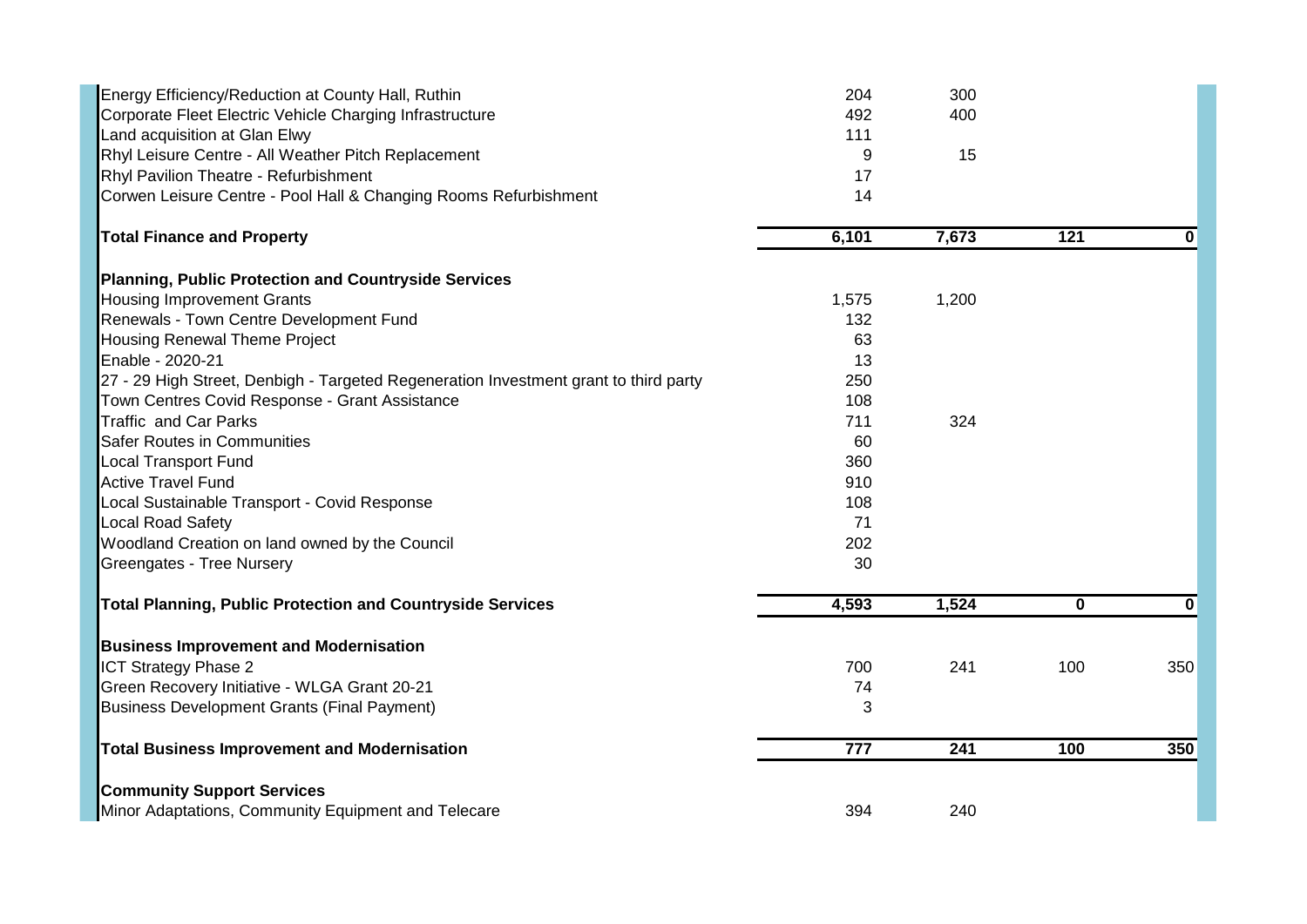| Integrated Care Fund - Various Initiatives                             | 97    |        |   |              |
|------------------------------------------------------------------------|-------|--------|---|--------------|
| Adaptation of 17 Middle Land, Denbigh                                  | 165   |        |   |              |
| Acquisition of Accommodation - Llys Awelon, Ruthin                     | 430   |        |   |              |
| Llys Awelon Extra Care Development Ph 2                                |       | 4,993  |   |              |
| Corwen Health, Social Care and Housing - Feasibility                   | 101   | 100    |   |              |
| Denbigh Health and Social Care - Feasibility                           | 25    |        |   |              |
| Acquisition of Extra Care Unit at Awel y Dyffryn, Middle Lane, Denbigh | 215   |        |   |              |
| <b>Total Community Support Services</b>                                | 1,427 | 5,333  | 0 | $\mathbf{0}$ |
| Highways, Facilities and Environmental Services                        |       |        |   |              |
| <b>Highways Maintenance</b>                                            | 2,437 | 4,710  |   |              |
| Highways Maintenance - Capital Displacement                            | 528   |        |   |              |
| Public Highways Refurbishment Grant 18-19 to 21-22                     | 943   |        |   |              |
| <b>Bridges</b>                                                         | 1,397 | 403    |   |              |
| <b>Rights of Way</b>                                                   | 134   |        |   |              |
| Rights of Way - Access Improvement Grant                               | 78    |        |   |              |
| Rhyl Harbour/Marine Lake - Works to revetments                         | 20    |        |   |              |
| Recovery from February 2020 Flooding                                   | 53    |        |   |              |
| <b>Street Lighting</b>                                                 | 41    |        |   |              |
| Street Lighting - Sustainable LED Lighting (Salix)                     | 185   |        |   |              |
| Coastal Defence - Inspections and Essential Maintenance                | 330   |        |   |              |
| Prestatyn Coastal Defence - Outline Business Case                      | 1,125 |        |   |              |
| Prestatyn Coastal Defence - Repairs to Open Stone Asphalt Revetment 2  | 4     |        |   |              |
| Rhyl Central Coastal Defence - Outline Business Case                   | 2,198 |        |   |              |
| East Rhyl Coastal Defence Scheme                                       | 5,250 | 3,575  |   |              |
| <b>Flood Prevention Scheme - General</b>                               | 285   |        |   |              |
| Natural Flood Management in Denbighshire                               | 1,000 |        |   |              |
| Urban Catchment Management in Prestatyn                                | 130   |        |   |              |
| Urban Catchment Management in Rhyl                                     | 110   |        |   |              |
| Vehicles, Plant & Equipment                                            | 1,000 |        |   |              |
| <b>Electric Taxis Green Fleet Pilot</b>                                | 285   |        |   |              |
| Botanical Gardens, Rhyl - New Accommodation                            | 245   | 445    |   |              |
| New Central Waste Depot, Denbigh                                       | 59    | 1,000  |   |              |
| <b>Remodelling Waste Service</b>                                       | 2,103 | 11,428 |   |              |
| All Wales Play Accessibility                                           | 9     |        |   |              |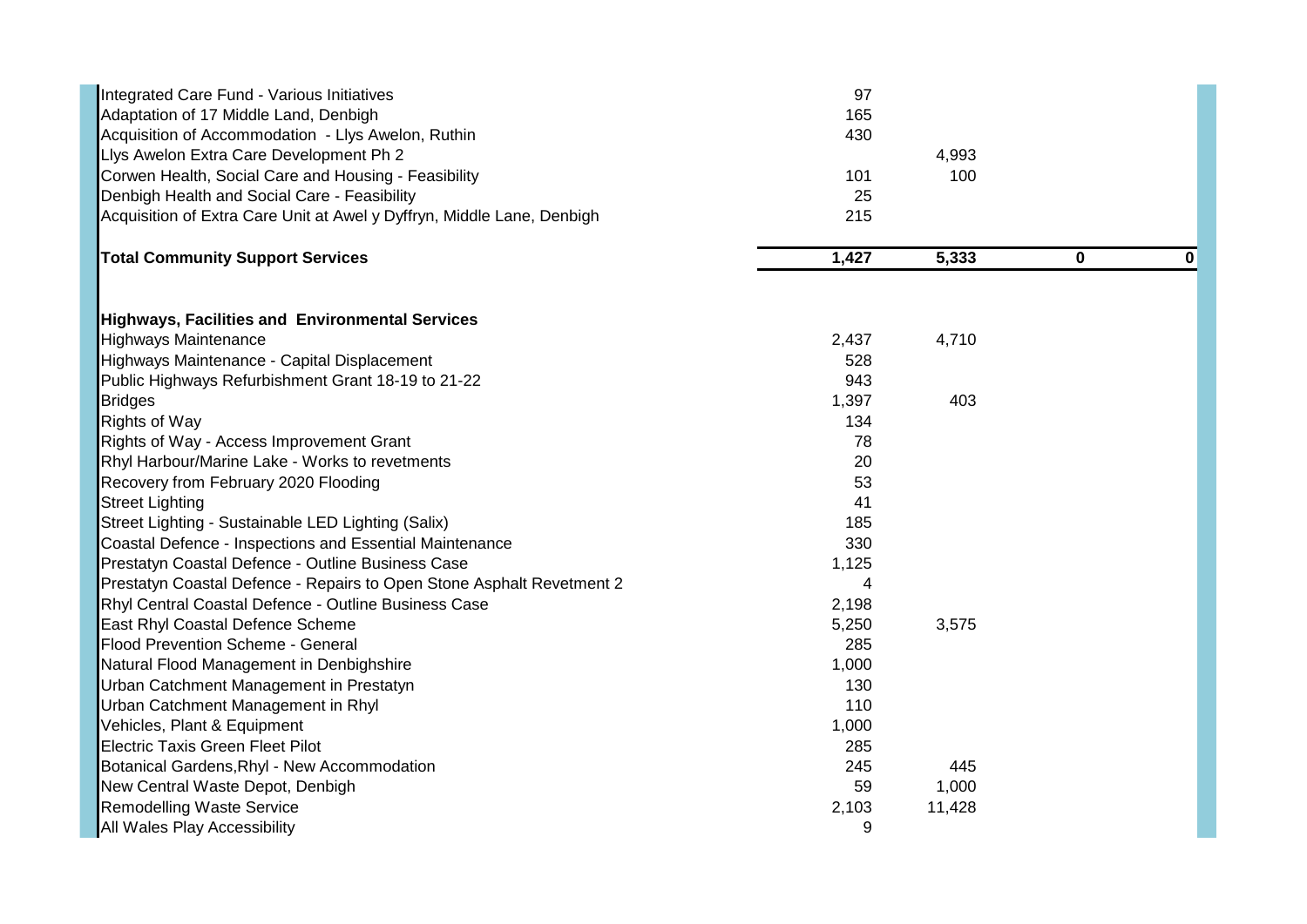| Rhyl Green Infrastructure - Transforming Towns Funding                                 | 251    |        |             |     |
|----------------------------------------------------------------------------------------|--------|--------|-------------|-----|
| HRC Re-Use Shop, Rhyl                                                                  | 58     |        |             |     |
| Denbighshire's Circular Economy 'Social Supermarket'                                   | 44     |        |             |     |
| Denbighshire Textile Repair and Reuse Partnership                                      | 10     |        |             |     |
| Total Highways, Facilities and Environmental Services                                  | 20,312 | 21,561 | $\mathbf 0$ | 0   |
| <b>Education and Children's Services</b>                                               |        |        |             |     |
| <b>Schools Capital Maintenance Block Allocation</b>                                    | 3,493  | 7,505  |             |     |
| Schools Maintenance Grant - Welsh Government 2021-22                                   | 1,799  |        |             |     |
| School Workplace Transport                                                             | 100    | 856    |             |     |
| Equalities                                                                             | 45     | 59     |             |     |
| Ysgol Tir Morfa - Outdoor Play Area Improvements                                       | 10     | 82     |             |     |
| <b>Ysgol Emmanuel - Entrance Improvements</b>                                          | 83     | 100    |             |     |
| Welsh Language Centre at Ysgol Glan Clwyd, St Asaph (Retention)                        | 23     |        |             |     |
| Oaktree Centre - Expansion of 'Little Acorns' - WG Childcare Grant                     | 331    | 817    |             |     |
| Ysgol Twm o'r Nant - Relocate Cylch Bodawen to Ysgol Twm o'r Nant - WG Childcare Grant | 40     | 750    |             |     |
| Ysgol Dewi Sant - Relocation of 2 cylch groups - WG Childcare Grant                    | 66     | 1,072  |             |     |
| Ysgol Penmorfa, Extension to Flying Start Accommodation                                | 394    |        |             |     |
| 21c Schools Band A - Ysgol Bro Dyfrdwy - New Area School (Final Retention)             | 33     |        |             |     |
| 21c Schools Band A - Rhos Street and Ysgol Penbarras - Additional school yard          | 164    |        |             |     |
| 21c Schools Band A - Ysgol Llanfair - New School (Final Retention)                     | 75     |        |             |     |
| 21c Schools Band A - Ysgol Carreg Emlyn - New School (Final Retention)                 | 61     |        |             |     |
| 21c Schools Band A - Rhyl, Christ the Word - New School                                | 391    |        |             |     |
| 21c Schools Band B - Ysgol Bryn Collen/Gwernant                                        | 99     |        |             |     |
| 21c Schools Band B - Ysgol Pendref                                                     | 122    |        |             |     |
| 21c Schools Band B - Ysgol Plas Brondyffryn                                            | 371    |        |             |     |
| Rhyl Youth Centre - Refurbishment Works                                                | 36     | 100    |             |     |
| Ysgol y Castell, Rhyl - Classroom Extension                                            |        | 504    |             |     |
| Total Education and Children's Services                                                | 7,736  | 11,845 | $\mathbf 0$ | 0   |
| <b>Contingency</b>                                                                     |        | 500    | 500         | 500 |